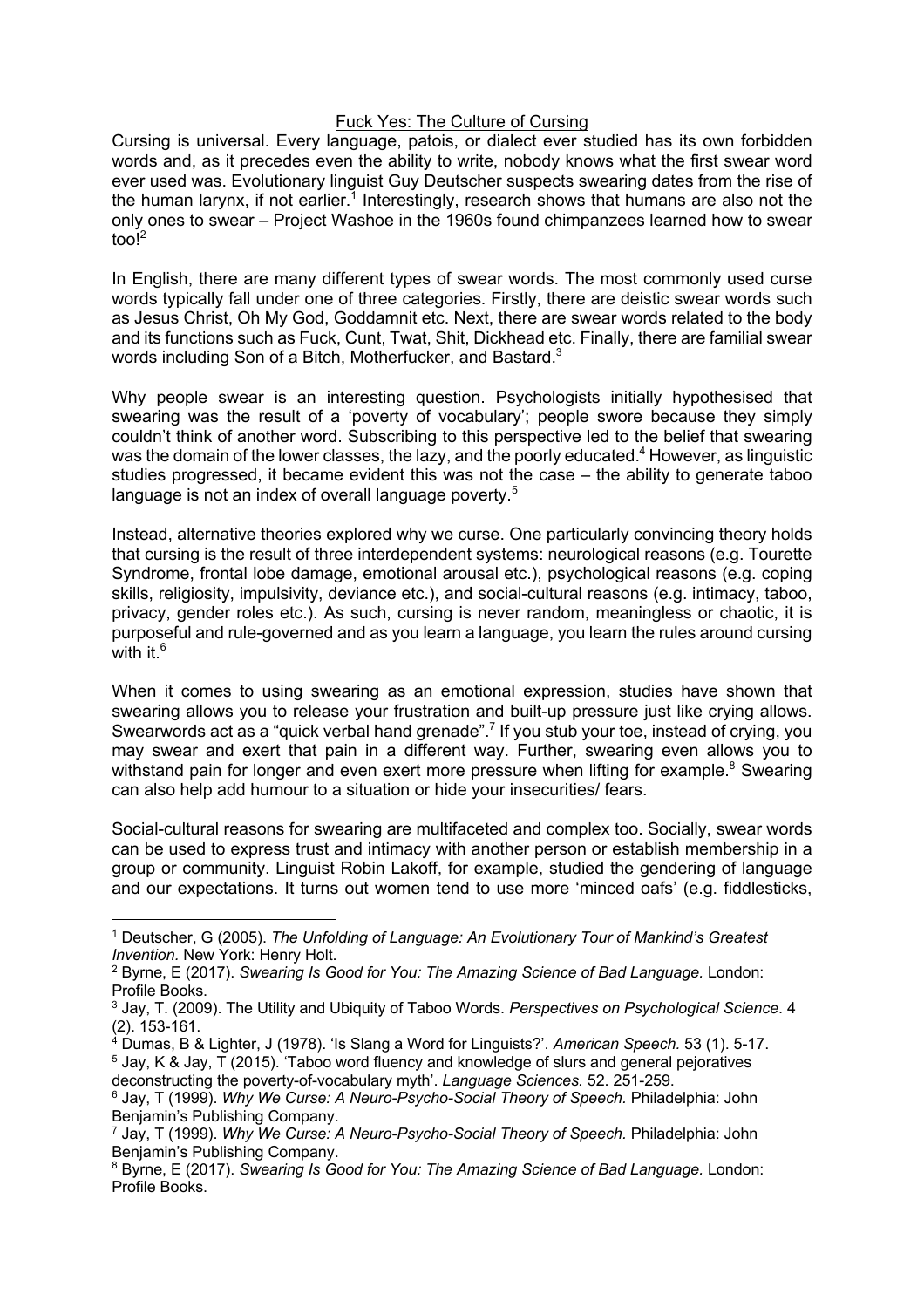fudge, crickey crumbs etc.) rather than explicit swearwords as women are taught from a young age to be polite and avoid taboo.<sup>9</sup> However, new research shows that when women swear in a male-dominated workplace, they can transgress gender expectations. Such vulgar lexicon helps fuel intimacy and bonding, making you more likeable, closer, and even more productive.<sup>10</sup> This is because swearing also gives off social cues that help you to know what sort of person someone is, and what you can expect.

Of course, swear words can also be used with the intention of offending. What causes words to be offensive most often depends on the social traditions and power structures within a society – every culture consequently has its own unique swearwords. Looking at what words are seen as taboo in society teaches us much about the cultural environment of an area too.

As mentioned, swearing can revolve around family-relations. This too changes based on what sort of society and culture you live in. In China, owing to Confucianism, ancestor worship is an important aspect of society and there is more emphasis on one's extendedfamily rather than their nuclear-family. As such, insulting one's ancestors is a sensitive issue and cursing in Mandarin extends to 'your ancestors to the 18th generation' (*cào nǐ zǔzōng shíbā dài*).11

Meanwhile, in the Mediterranean, where a classic relationship exists between a son and a mother, David Beckhams use of "Hijo de Pute" (Son of a Whore) during a Real Madrid soccer game was enough to receive an instant red card. He later claimed he didn't realise it was so offensive in Spain as he'd heard his teammates use the term.<sup>12</sup>

Among more historically religious societies, swear words are more likely to be religious in origin too. In French Quebec, a historically Catholic society, swear words are often associated with mass – tabernacle, for example, is a swear word; you're bringing the sacred into disrepute when using it negatively.<sup>13</sup> Even ways to avoid swearing are based on culture too - in Canada, for example, where ice hockey is a national sport, to avoid using the word *hell*, you can hear kids and adults alike mutter: 'h-e-double-hockey-sticks'.

Swearing can also tell us about the overall societal expectations. In the Netherlands, where there is an emphasis on individuals not to be a burden, to contribute to society, and to take care of yourself, wishing illness on another undermines these aspects and is a common way of swearing. While most swear words are to do with rare or old diseases (e.g. cholera, tuberculous, smallpox etc.) some are more modern, highly controversial, and used by different classes (e.g. "Sterg aan kanker" = Die of cancer).<sup>14</sup>

Ultimately, the same words that are considered taboo in English today are unlikely to be the same words considered taboo in 100 years. Some may fade into obscurity ("What in thunderation?!") others will gain notoriety and fall out of favour ("Retard"), and new ones will be developed as our culture changes ("douchebag"). Who knows, in 10 years it may be

<sup>9</sup> Lakoff, R (1973). 'Language and Woman's Place. *Language in Society.* 2 (1). 45-80.

<sup>10</sup> Byrne, E (2017). *Swearing Is Good for You: The Amazing Science of Bad Language.* London: Profile Books.

<sup>11</sup> Harbeck, J. (2015). *Mind Your Language! Swearing Around the World*. Available:

http://www.bbc.com/culture/story/20150306-how-to-swear-around-the-world. Last accessed 1<sup>st</sup> Oct 2019.

<sup>12</sup> Jeffries, S. (2006). *The Mother of All Insults.* Available:

https://www.theguardian.com/football/2006/jul/12/worldcup2006.sport. Last accessed 1<sup>st</sup> Oct 2019. <sup>13</sup> Sanders, C (1993). *French today: Language in its Social Context.* (Cambridge: Cambridge University Press). 245.

<sup>14</sup> Van Sterkenburg, P.J.G. (2001). Vloeken: Een cultuurbepaalde reactie op woede, irritatie en frustratie [Swearing: A culturally determined reaction to anger, irritation, and frustration]. The Netherlands: SDU.